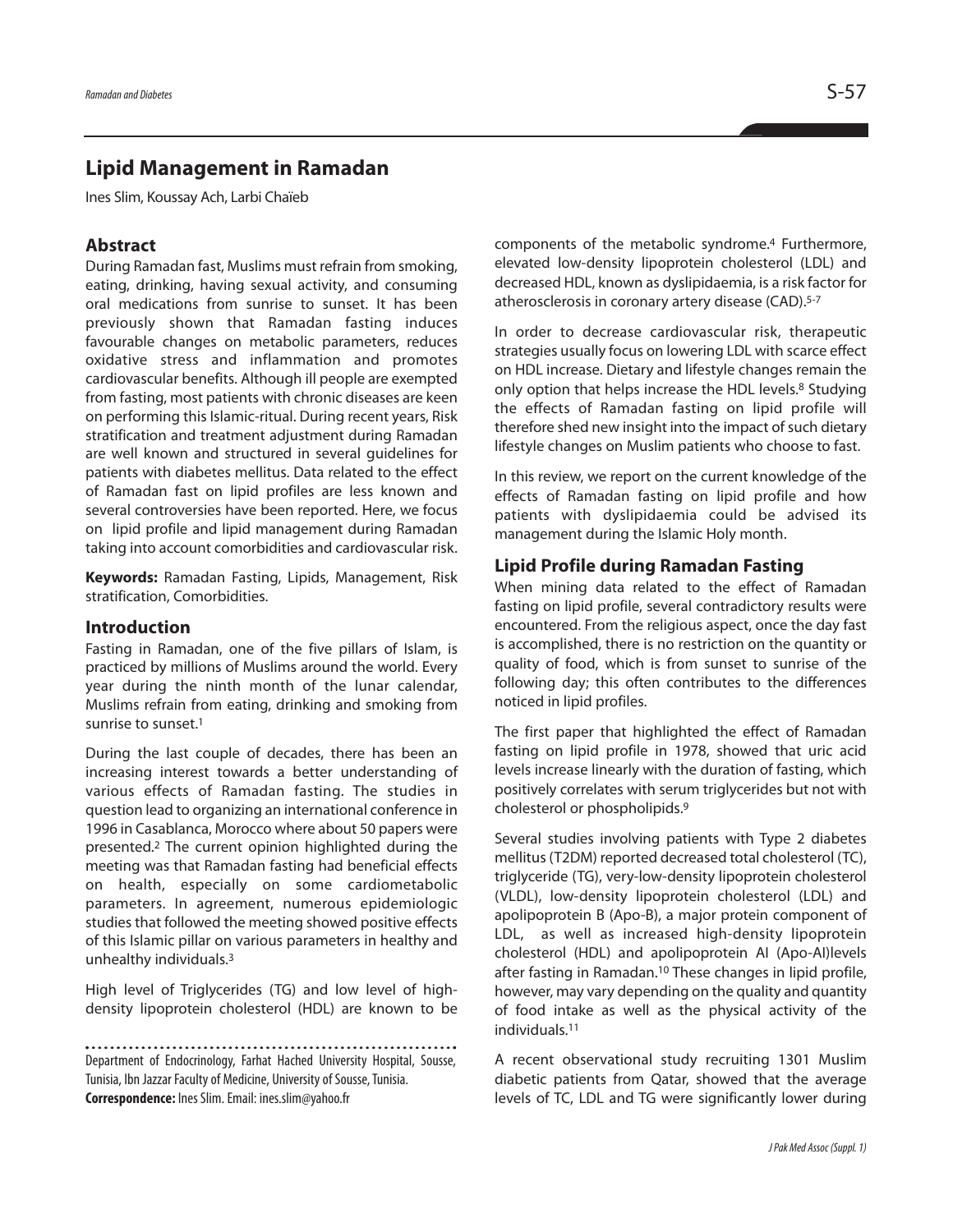Ramadan as compared to before Ramadan (P<0.001 each). <sup>12</sup> This has also been reported for other Muslim populations. 13,14

According to Adlouni et al.<sup>13</sup> Apo-AI increased on day 8 and day 29 of Ramadan Fasting and remained elevated for up to one month later in comparison to baseline values. However, Apo-B levels were lower during the second and the last week of Ramadan fasting and were maintained at the same level one month after Ramadan fasting.

Al-Shafai demonstrated that lipid levels return to their baseline values 6 weeks post-fasting. 14

It has also been shown that combining exercise with Ramadan fasting favourably reduces body mass and body fat, as well as improves lipid profiles and inflammatory status in soccer players. <sup>15</sup> These changes could be explained by physiological adaptations during the month of fasting which leads to an increase in reliance on fat as a source of fuel during daytime fasting. 16

Feizollahzadeh et al. showed that Ramadan fasting is associated with a significant increase in serum level of adiponectin among men with risk factors of T2DM. <sup>17</sup> An increase in serum adiponectin is known to be followed by an improvement in insulin sensitivity<sup>18</sup> as well as an enhancement in cell protection against injuries induced by autoimmunity and lipotoxicity. <sup>19</sup> Many studies have shown a significant decrease in BMI after Ramadan fasting, 15,20,21 suggesting that post-Ramadan adiponectin levels can be attributed to weight loss and decreased body fat. However, weight loss in not observed in all patients as it largely depends on food intake and physical activity during this Holy month. 3,20-22 Likewise, it has been reported that physical parameters such as visceral adiposity index or biological markers such as serum apelin-13 levels did not change during Ramadan. 23

A recent observational study has shown decreased serum LDL/HDL and TG/HDL ratios. Strikingly, LDL/HDL and especially TG/HDL ratios have been proposed to be better predictors of cardiovascular disease than lipid alone. 24 TG/HDL ratio is inversely correlated with protective forms of HDL (large and less dense HDL2 particles) and is associated with insulin resistance.

Putative anti-atherogenic effects of HDL are summarized in Table-1. 25

Together, these cellular and molecular effects lead to endothelial protection and prevention against atherosclerotic diseases.

Ramadan positively influencesthe inflammatory status by

Table-1: Anti-atherogenic effects of HDL.

| <b>Effect of HDL</b>                                                             | Mechanism                                                                                                                                                                             |
|----------------------------------------------------------------------------------|---------------------------------------------------------------------------------------------------------------------------------------------------------------------------------------|
| 1. Counteraction of the harmful pro-<br>atherogenic lipid particles such as LDL. | HDL facilitates reverse cholesterol transport<br>and delivers cholesterol from the<br>vasculature to the liver for excretion from                                                     |
| 2. Antioxidant effect                                                            | the body for example<br>HDL reduces vascular oxidative stress and<br>improves vascular reactivity<br>by<br>vasodilatation thorough inducing nitric<br>oxide production.               |
| 3. Anti-inflammatory effect                                                      | HDL inhibits inflammation and facilitates<br>the emigration of macrophages out of the<br>arterial wall. It inhibitis chemo taxis.                                                     |
| 4. anti-apoptotic effects on endothelial<br>cells and endothelial progenitors    | HDL enhances the proliferation and<br>migration of endothelial cells and<br>endothelial progenitor cells and thereby<br>promotes the restoration of<br>the<br>endothelium's integrity |

decreasing in the pro-inflammatory cytokine (ie, IL-6) concentrations associated with reductions in both highsensitive C-reactive protein (hs-CRP) and homocysteine. 25

Interestingly, independent studies showed that serum level of TG were either unaffected or significantly increased during the fasting period in healthy, obese or diabetic patients.<sup>14,24,26-29</sup> Other studies have also shown a decreased level of HDL and/or increased level of LDL. 12,31

These discrepancies might be attributed not only to variable diet, physical activity and sleep patterns, but also to number of fasting days, period of daily fasting, time of sampling and genetic differences.<sup>32</sup> In fact, some people tend to decrease their levels of activity during Ramadan, while others practice physical activities after dinner or increase their prayer time which is equivalent to moderate physical activity. <sup>33</sup> Moreover, dietary habits vary between countries. In obese patients with type 2 diabetes, dietary fat consumption, especially saturated fats(231 kcal/day or 43.25% of total fat 8), is greater than that of non-obese patients (35.84 versus 25.36%). Total cholesterol intake, as well as total and low-density lipoprotein cholesterol concentrations, increased significantly in non-obese patients with type 2 (n= 57) (p <0.03) $34$  and in type 2 patients with hyperlipidaemia on diet, fibrates or statins.<sup>35</sup> Also sleeping habits may be altered and smoking is limited to non fasting time only.

Taken together, the current results suggest it that Ramadan fasting could be a key factor enabling protection against coronary artery disease as it has a positive effect on TG/HDL ratio. Fasting-triggered increase of HDL may therefore constitute one of the best non-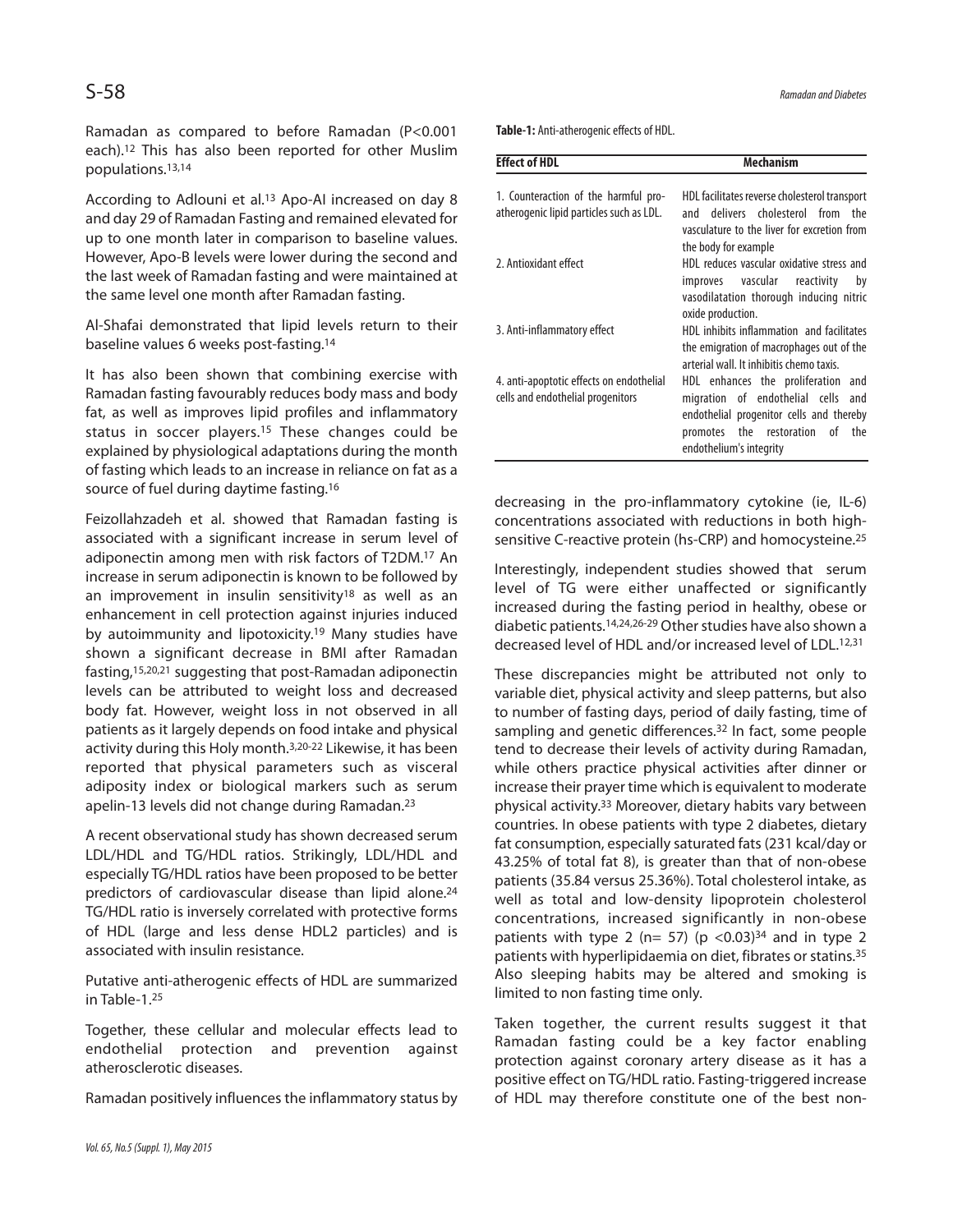

**Flow Chart-1:** Impact of different types of comorbidities in patients with dyslipidaemia on the decision to fast in Ramadan.

pharmacological methods known to date to significantly improve HDL levels.

# **Lipid Management during Ramadan Fasting**

**Diabetes Safety:** When managing patients with dyslipidaemia, it is important to consider co-morbidities such as type 2 diabetes mellitus, hypertension, cardiovascular diseases and chronic kidney disease. The current knowledge about risk stratification during Ramadan is restricted to diabetic patients with treatment. <sup>36</sup> Based on this stratification, we can consider that patients with stable dyslipidaemia and a pre-Ramadan assessment and educational counseling, can be allowed to fast (Flow Chart-1).

**Pre-Ramadan Counseling:** In patients with lipid

abnormalities, fresh statin prescription should be avoided prior to Ramadan because of common effects such as fatigue and/or myalgia that may hamper the ability to fast. Nevertheless, if the use of statin is necessary, they should be started at lowest dose and monitored clinically, and if necessary by checking muscle enzymes. Patients on stable dose of statin may continue their regimen. 37

**During Ramadan:** Due to major diet changes during Ramadan, patients with dyslipidaemia should pay more attention to their life style habits. Healthy diet or lifestyle modifications are recommended as background therapy for the RCTs of cholesterol-lowering drug therapy in the 2013 Lifestyle Management Work Group Guideline for lifestyle recommendations. <sup>38</sup> Patients who decide to fast and who would benefit from LDL-C lowering should: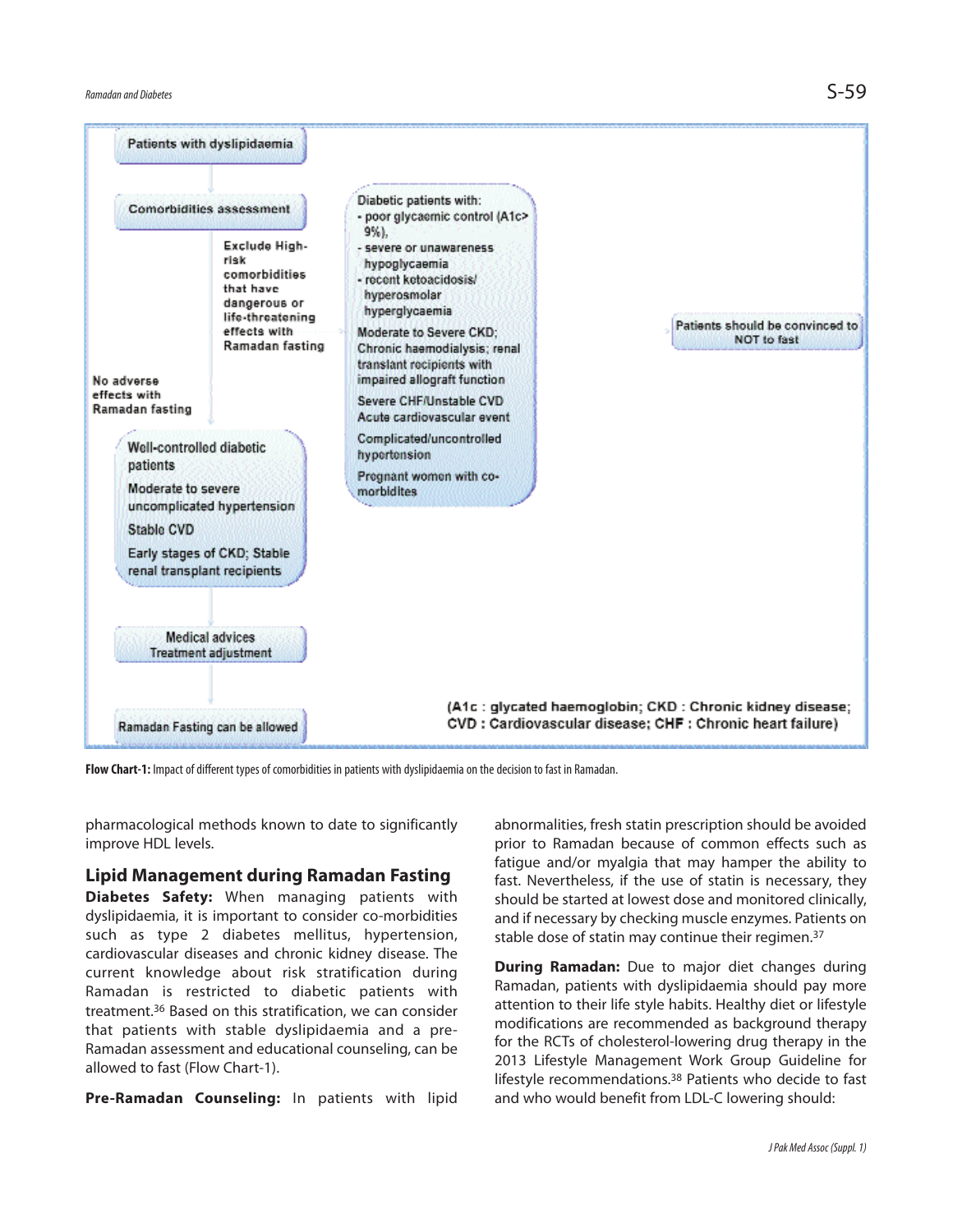i. Follow a dietary pattern that emphasizes intake of vegetables, fruits, and whole grains; includes low-fat dairy products, poultry, fish, legumes, non-tropical vegetable oils, and nuts; and limits intake of sweets, sugarsweetened beverages, and red meats.

ii. Adapt this dietary pattern to appropriate calorie requirements, personal and cultural food preferences, and nutrition therapy for other medical conditions (including diabetes).

iii. Achieve this pattern by following plans such as the DASH dietary pattern, the USDA Food Pattern, or the AHA Diet.

iv. Aim at a dietary pattern that achieves 5%-6% of calories from saturated fats.

v. Reduce percent of calories from saturated fat.

vi. Reduce percent of calories from trans-fat.

The above recommendations should be reinforced in patients with dyslipidaemia during Ramadan because in general there are major alterations in food quality and quantity according to cultural habits. Nomani (1997)<sup>39</sup> has suggested that when energy is limited, a dietary fat increase from 30% to 36% reduces the breakdown of body protein content including labile LDL cholesterol receptors that are protein in nature.

Another important point that should also be discussed is the timing of meals. Fasting is performed from dawn to dusk. Each day before dawn, Muslims takr a pre-fast meal called Suhur. At Sunset, the fast-breaking meal (generally more caloric than the first one) is called Iftar. Islamic rules encourage the uptake of the Iftar meal as soon as possible upon sunset. This is important as it was recently shown that in healthy subjects, the timing of meals is correlated with overall energy intake. <sup>40</sup> The same study has demonstrated in multivariate analyses controlling for age, sex, sleep duration, and timing, that eating more frequently, late timing of the last meal, and a shorter duration between last meal and sleep onset, predicted higher total caloric intake. This suggests that eating close to sleep, could lead to weight gain due to a greater number of eating occasions and higher total daily caloric intake.

Interestingly, between the Iftar meal and sleeping time, the Tarawih prayer, an optional Ramandan-specific prolonged prayer, is usually performed by Muslims. This prayer may be considered as moderate physical activity. More advice for physical activity during Ramadan is presented in Table-2. 41

Finally, precaution for lipid assessment should be taken

**Table-2:** Physical activity recommendation during Ramadan (adapted from<sup>40</sup>).

| <b>During Ramadan</b>                                                                                                                                       |
|-------------------------------------------------------------------------------------------------------------------------------------------------------------|
| Modifying frequency and intensity of<br>physical activity; eg. 2 hours post-sunset<br>meal (Iftar); ensure adequate fluid intake<br>to avoid dehydratation. |
| Maintin normal daily routine, walking,<br>stationary cycling<br>If performed, Tarawih parayer                                                               |
| 2-hours After sunset meal (Ifar)<br>After night prayer (Isha)<br>After midnight prayer (Tahajjud)<br>Avoid exercise before Iftar.                           |
|                                                                                                                                                             |

during Ramadan as the 10 hours overnight fasting before blood sampling for lipid levels might be challenging. This is due to the sunset meal timing which may induce errors in interpreting the results.

# **Conclusion**

Significant progress has been accomplished during the couple of last decades in understanding the mechanisms that govern metabolism regulation during Ramdan fasting as well as the strategies to be followed by patients with metabolic diseases who choose to fast prior, during and upon this Holy month. Results from several studies reported controversial effects on lipid profiles depending on fluctuant dietary habits, variable physical activity levels and sleep patterns of the patients involved in the studies. Therefore, in order to achieve beneficial effects in the case of patients with dyslipidaemia who decide to fast, a structured pre-Ramadan risk stratification and counseling should be followed. Additionally, a reinforcement of lifestyle recommendations to prevent cardiovascular risk is needed for patients with dyslipidaemia with or without comorbidities.

# **Acknowledgements**

We thank Sara Ben Khaled for critically reading the manuscript.

#### **References**

- 1. Arbesmann R. Fasting and prophecy in pagan and Christian antiquity. Traditio 1949;7:1-71.
- 2. A Report on First International Congress "Health and Ramadan" Foundation Hassan II, for Scientific and Medical Research on Ramadan. Casablance, Morracco, 1994.
- 3. Kamoun M, Feki Mnif M, Slim I. Beneficial Effects of Ramadan Fasting on Health. In: zargar AH, Kalra S(eds). Ramadan and Diabetes Care. 1st ed. JAYPEE - The Health Sciences Publisher; 2014.
- 4. Alberti KG, Zimmet P, Shaw J. Metabolic syndrome-a new worldwide definition. A Consensus Statement from the International Diabetes Federation. Diabet Med 2006 May;23:469-80.
- 5. Arca M, Montali A, Valiante S, Campagna F, Pigna G, Paoletti V, et al.